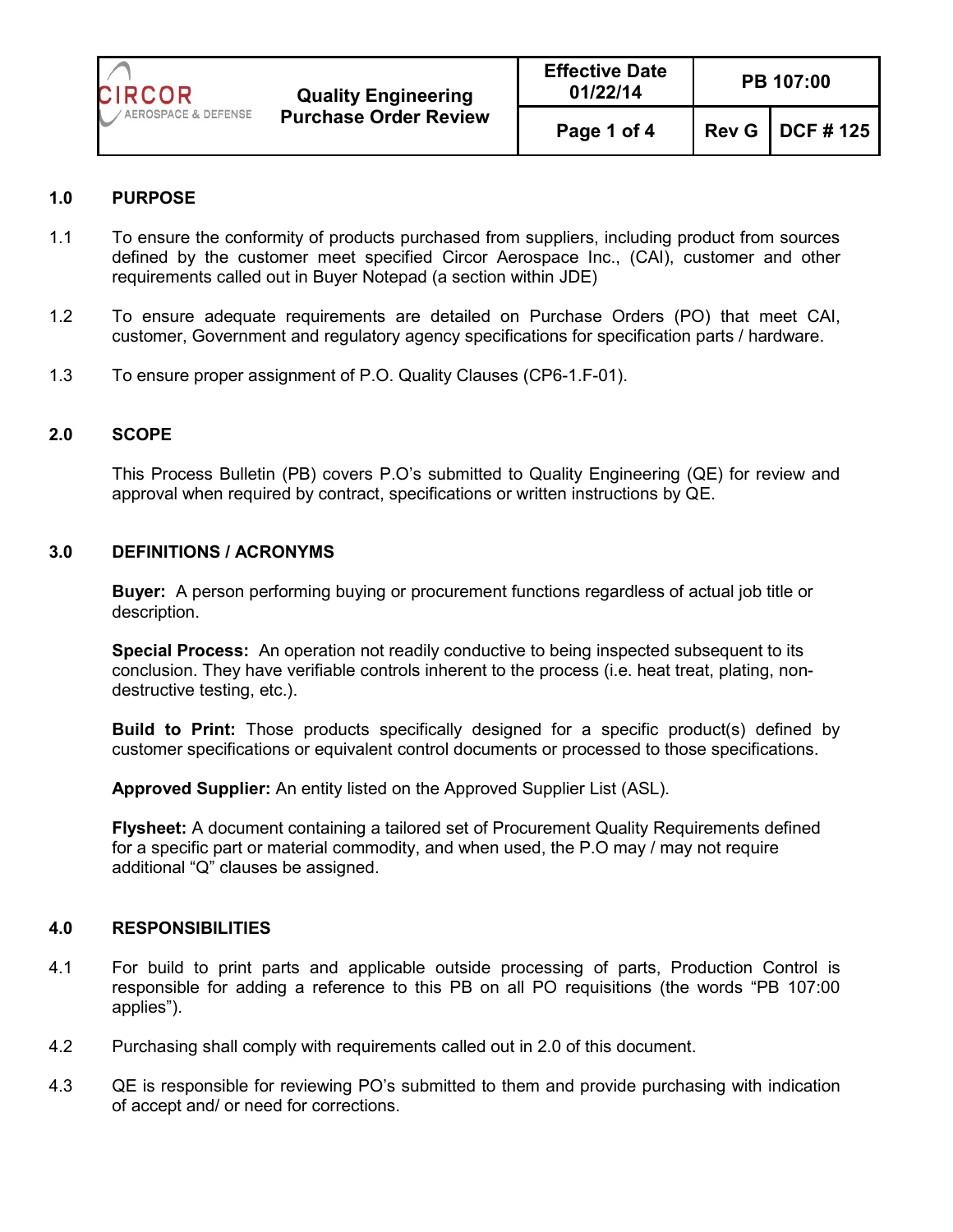

| <b>Effective Date</b><br>01/22/14 | <b>PB 107:00</b> |                          |  |
|-----------------------------------|------------------|--------------------------|--|
| Page 2 of 4                       |                  | <b>Rev G</b>   DCF # 125 |  |

## **5.0 PROCEDURE**

- 5.1. Purchasing will include on the PO all relevant specifications and their current revisions, all requirements for design, test, examination, inspection and related instructions for acceptance by CAI upon completion of the PO.
- 5.2 Purchasing shall forward a Buyer-signed PO, relevant drawing(s) and other supporting documentation that will be provided to the supplier and a PO Checklist (CP 6-1.F04) not a reference form to the QE reviewer for review and approval.
- 5.3 Purchasing shall permanently maintain and have access to a copy of all QE approved purchase orders (and the PO Checklist for that PO) for traceability (either on-line or manually).

### **6.0 QUALITY ENGINEERING**

- 6.1 A QE shall review the PO to ensure the adequacy of specified purchase requirements prior to their communication to the supplier, P.O's will be reviewed for the following:
	- A) Requirements stated in CP 6-1 (Purchasing Process) are met.
	- B) PO is issued to an approved supplier or distributor, as listed on the ASL which is located on the company intranet.
	- C) PO part number and the BOM part number match.
	- D) Where traceability is a requirement, unique identification (such as serial numbers) shall be identified.
	- E) Applicable issues of drawings and specifications are specified to ensure that relevant versions of applicable documents are available at point of use.
	- F) For items procured under CAI's part numbers, the engineering drawing(s) are listed with the change order number and revision letter of each.
	- G) Necessary documentation, certification, test reports, statistical records, inspections, etc. for acceptance by CAI are specified (i.e. mill certification for Goodrich parts to show EU approval)
	- H) When special processing is to be performed by the supplier, the process is approved by our customer for build to print parts or by CAI (as noted on our ASL) and by Nadcap when required (always for NDT). When special processing is to be subcontracted by the supplier, the supplier is to use only our customer and CAI approved processors listed on the ASL when specified on the purchase order (see Q Clause 18).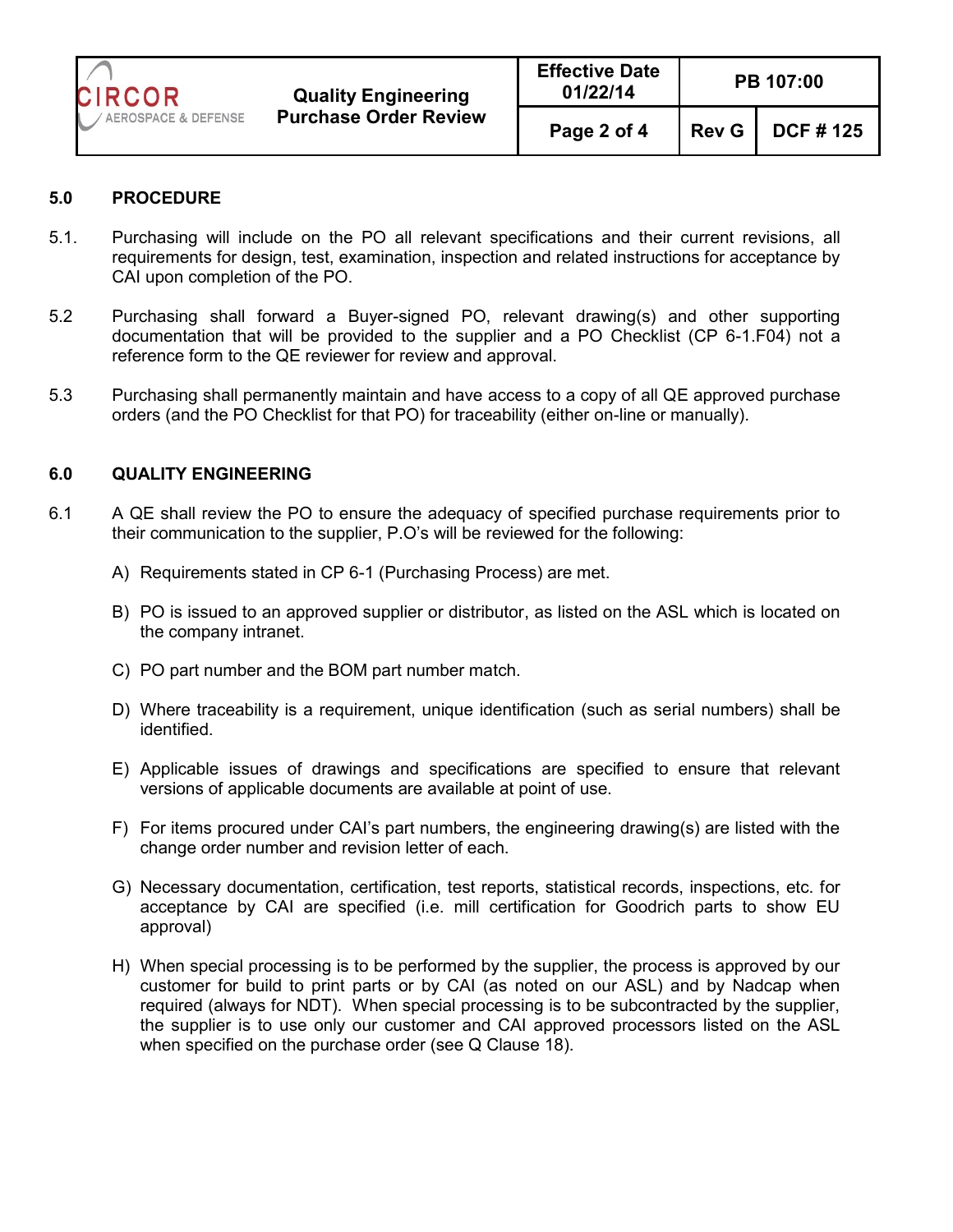

- K) When a supplier is being furnished material at no cost including tooling, the PO will state in the description area the part number / tool number and quantity (include the percent of scrap allowance for raw material / parts).
- L) Source inspection location is identified per customer / Government requirements
- M) Statement that certifications of critical processes are traceable by serial number (including 100% inspection and critical characteristic variable data such as actual hardness or conductivity values by serial number).
- N) Record retention times for extended retention period items such as critical / process sensitive and flight safety items are flowed down. Additionally, retention periods are addressed in "Q" clause Q25 and listed on CP6-1.F-01.
- O) Nondestructive Test (NDT) operations must include inspection process and acceptance criteria for that process and the relevant document revision letter for both.
- P) Flysheet or Quality Clauses are specified per CP6-1.F-01.
- Q) A completed P.O. Checklist (CP6-1.F04) has been completed, signed by the Buyer and is provided for QE review.
- 6.2 The QE shall return the PO without approval to the relevant Buyer for correction if all necessary requirements or restrictions to make the part or to perform a process on the part are not specified on the PO or are found to be incorrect,
- 6.3 When the PO is acceptable, the QE reviewer shall signify approval by signing (or stamping) and dating the PO (circling applicable QA clauses when not pre-printed on the PO) and then returning all documentation provided to the Buyer for further processing.

# **7.0 REFERENCES**

7.1 Parent Documents

| Quality Systems-Aerospace- Model for Quality Assurance in Design, |
|-------------------------------------------------------------------|
| Development, Production, Installation and Servicing               |
| <b>Quality System Manual</b>                                      |
| <b>Purchasing Process</b>                                         |
| <b>Supplier Controls and Verification</b>                         |
|                                                                   |